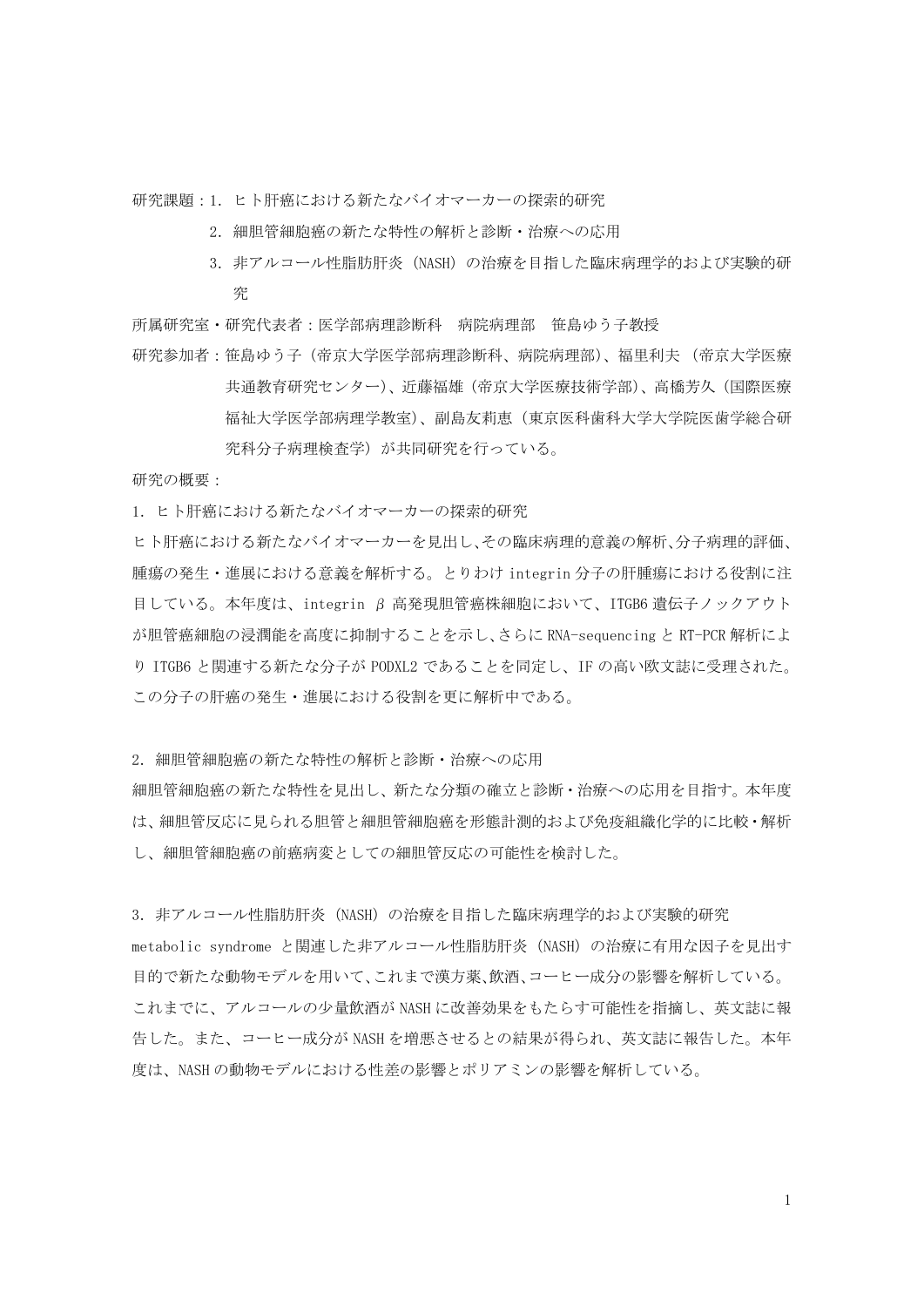2021 年度発表論文

- 1) ITGB6-Knockout Suppresses Cholangiocarcinoma Cell Migration and Invasion with Declining PODXL2 Expression Yurie Soejima, Miho Takeuchi, Nao Miyamoto, Motoji Sawabe, Toshio Fukusato Int. J. Mol. Sci. 22(12):6303, 2021.
- 2) Application of Immunohistochemistry in the Pathological Diagnosis of Liver Tumors Yoshihisa Takahashi, Erdenetsogt Dungubat, Hiroyuki Kusano, Dariimaa Ganbat, Yasuhiko Tomita, Sarandelger Odgerel, Toshio Fukusato Int. J. Mol. Sci. 2021, 22(11), 5780
- 3) Steatohepatitic hepatocellular carcinoma: imaging findings with clinicopathological correlation S. Inui, H. Kondo, Y. Tanahashi, Y. Fukukura, K. Sano, H. Morisaka, K. Saito, F. Kondo, T. Fukusato, S. Furui, H. Oba

Clin Radiol. 2021 Feb;76(2):160.e15-160.e25.

- 4) Clinicopathological assessment of steatohepatitic hepatocellular carcinoma. Yamaoka K, Saitoh S, Kinowaki K, Fujiyama S, Kawamura Y, Sezaki H, Hosaka T, Akuta N, Kobayashi M, Suzuki F, Suzuki Y, Arase Y, Ikeda K, Fukusato T, Kumada H. Clin Res Hepatol Gastroenterol. 2021 Sep 6:101799.
- 5) Current Advanced Studies on Adenomyoma of the Small Intestine. Yoshihisa Takahashi, Toshio Fukusato Highlights on Medicine and Medical Science Vol. 8, 6 July 2021, Page 121-132
- 6) Advanced Studies on Protein Induced by Vitamin K Absence or Antagonist II-Producing Gastric Cancer.

Highlights on Medicine and Medical Science Vol. 8, 6 July 2021, Page 133-147

- 7) Overview of Pediatric Nonalcoholic Fatty Liver Disease with a Focus on Histology. Yoshihisa Takahashi, Toshio Fukusato. Highlights on Medicine and Medical Science Vol. 9, 9 July 2021, Page 135-146
- 8) The Importance of Liver Fatty Acid-Binding Protein Downregulation in Hepatocellular Carcinoma.

Masafumi Inoue, Yoshihisa Takahashi, Takeshi Fujii, Masanobu Kitagawa, Toshio Fukusato.

Highlights on Medicine and Medical Science Vol. 9, 9 July 2021, Page 116-134

9) Histopathological evaluation of steatohepatitis in animal experiments.